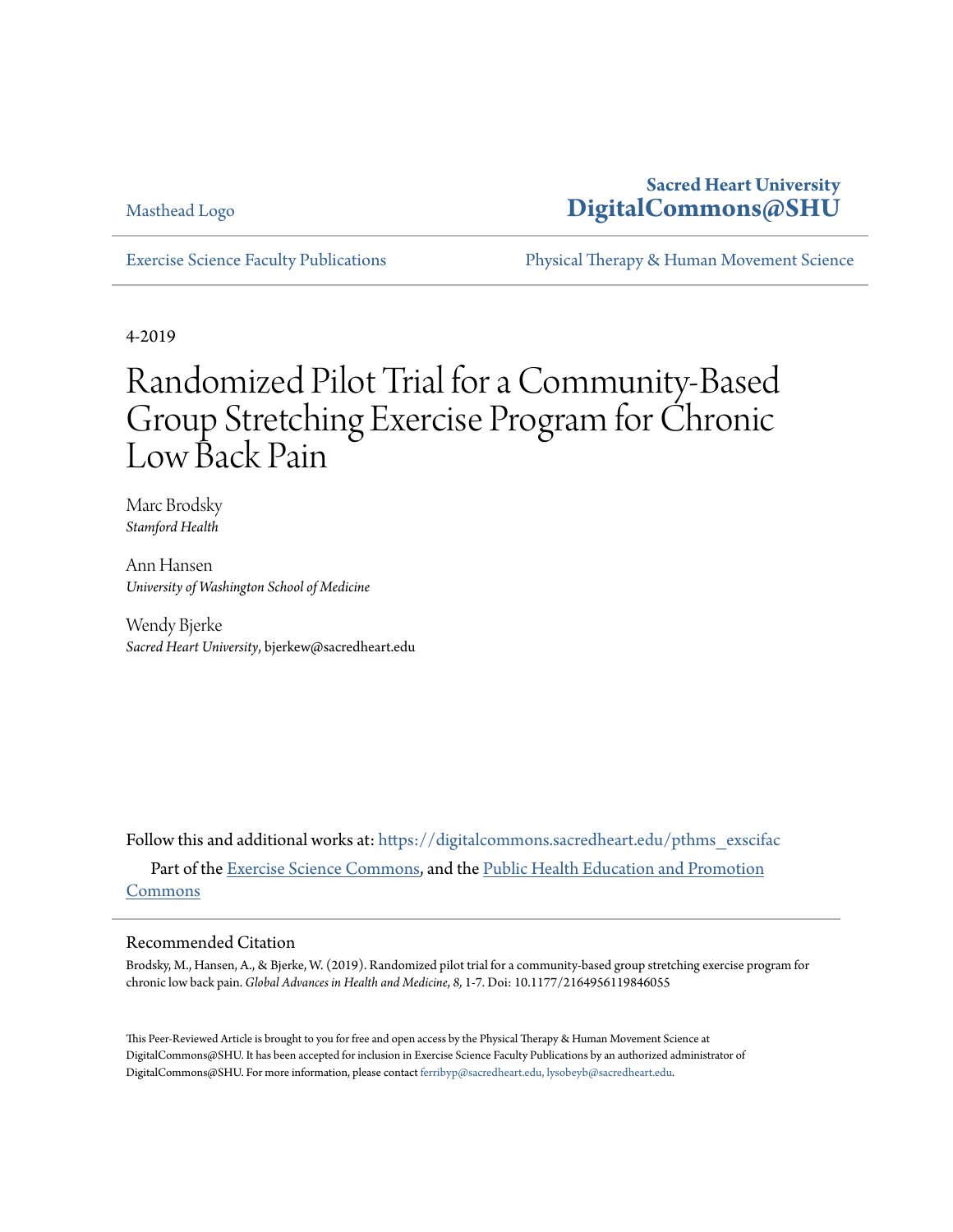# Randomized Pilot Trial for a Community-Based Group Stretching Exercise Program for Chronic Low Back Pain

Global Advances in Health and Medicine Volume 8: 1–7  $\circledcirc$  The Author(s) 2019 Article reuse guidelines: [sagepub.com/journals-permissions](http://us.sagepub.com/en-us/journals-permissions) [DOI: 10.1177/2164956119846055](http://dx.doi.org/10.1177/2164956119846055) <journals.sagepub.com/home/gam>



### Marc Brodsky, MD<sup>I</sup> (0, Ann Hansen, DVM, MD<sup>2</sup>, and Wendy Bierke, PhD<sup>3</sup>

#### **Abstract**

Background: Authors of meta-analyses concluded that exercise therapy appears to be slightly effective at decreasing pain and improving function in adults with chronic low back pain (CLBP), particularly in health-care populations. Similar to health-care settings, community organizations provide wellness and lifestyle modification programs. Different versions of the Young Men's Christian Association (YMCA) Y's Way to a Healthy Back program were offered from 1974 to 2004. Champions of the YMCA program and authors of the pilot study designed a Healthy Back Curriculum to update and reintroduce the program. Objective: The research aim of this randomized pilot trial was to investigate the feasibility of a follow-up larger randomized controlled trial on the program's effectiveness for CLBP. The randomized pilot trial addressed subject recruitment, retention, and subject compliance with protocol. Methods: The pilot trial employed a 2-arm parallel group randomized design. Seventyeight subjects aged 18 to 64 years with low back pain on at least half the days over the previous 6 months were assigned to either (1) a group stretching exercise arm with 12 weekly classes or (2) a self-care book arm. Results: Sixty participants, 30 in each group, completed the study. Out of the 130 members who accepted invitation, 60% were eligible. Retention rate over the 24-week study in the group stretching exercise arm was 30 out of 43 participants (70%). Participants in the group stretching exercise program attended an average of 5 of the 12 classes (42%). Participants completed baseline and follow-up self-report items with no missing data. Conclusion: The pilot study did not prove to be feasible based on the prespecified benchmarks. We suggest that a larger trial should include changes gleaned from the pilot study.

#### Keywords

chronic pain, randomized trial, public health

Received October 31, 2018; Revised received March 21, 2019. Accepted for publication April 2, 2019

#### **Background**

Authors of meta-analyses concluded that exercise therapy appears to be slightly effective at decreasing pain and improving function in adults with chronic low back pain (CLBP), particularly in health-care populations.<sup>1,2</sup> Similar to health-care settings, community organizations provide wellness and lifestyle modification programs. We conducted a pilot trial of a stretching exercise program with the goal of updating and reintroducing a low back pain program at a community organization.

The Young Men's Christian Association (YMCA) offered different iterations of the Y's Way to a Healthy Back program for low back pain from 1974 to  $2004$ .<sup>3–5</sup>

<sup>2</sup>Department of Medicine, Division of General Internal Medicine, University of Washington School of Medicine, Boise Veterans Affairs Medical Center, Boise, Idaho <sup>3</sup> Center for Healthcare Education, Sacred Heart University, Fairfield,

Connecticut

Corresponding Author:

Marc Brodsky, Stamford Health, 32 Strawberry Hill Court, Stamford, CT 06902, USA.

Email: [mbrodsky@stamhealth.org](mailto:mbrodsky@stamhealth.org)

Creative Commons Non Commercial CC BY-NC: This article is distributed under the terms of the Creative Commons Attribution-**@ 09** NonCommercial 4.0 License (http://www.creativecommons.org/licenses/by-nc/4.0/) which permits non-commercial use, reproduction and distribution of the work without further permission provided the original work is attributed as specified on the SAGE and Open Access pages (https://us. sagepub.com/en-us/nam/open-access-at-sage).

<sup>&</sup>lt;sup>1</sup> Center for Integrative Medicine and Wellness, Stamford Health, Stamford, **Connecticut**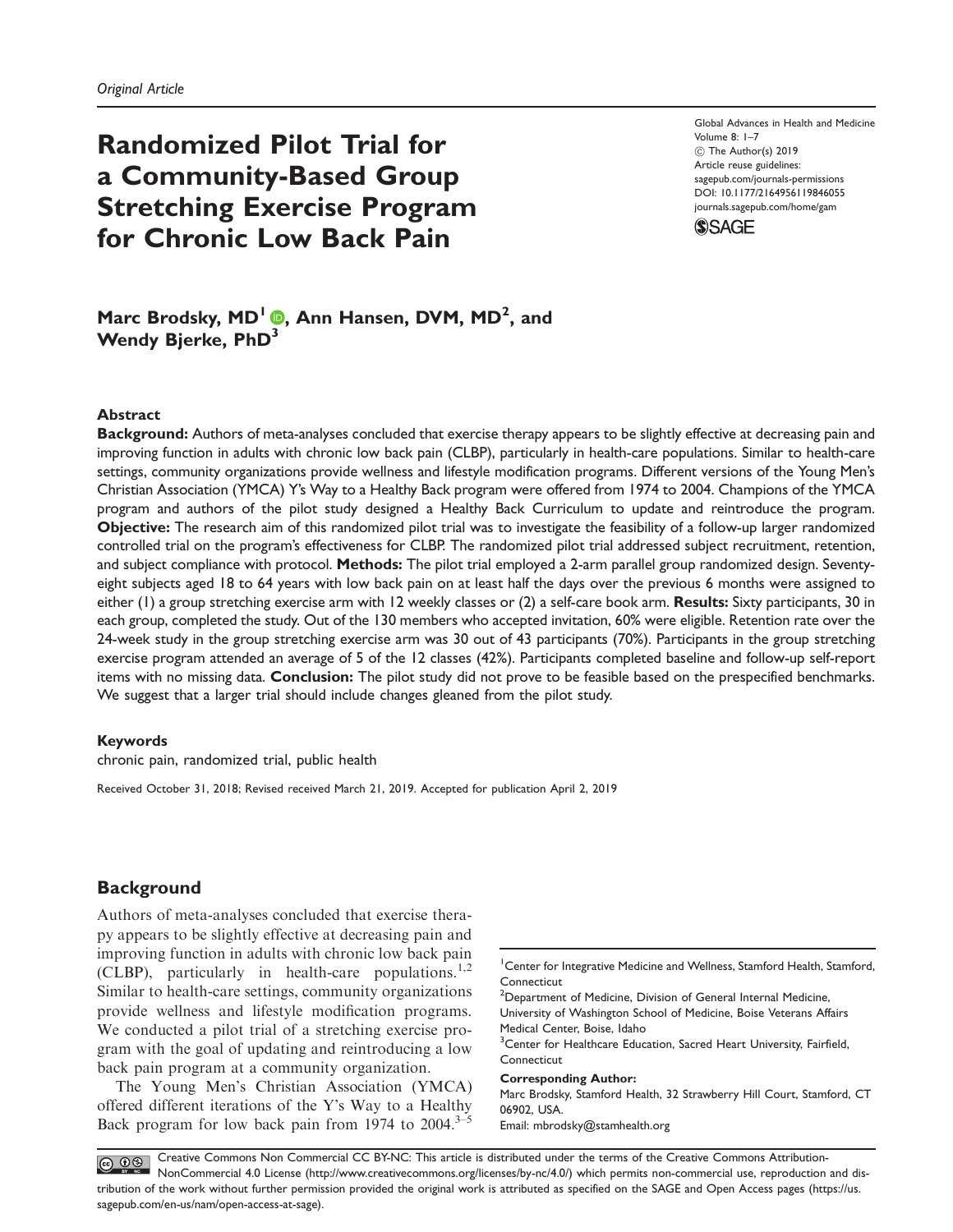The history of this program began in the 1940s when Dr Hans Kraus and Dr Sonja Weber developed a method of physical fitness testing to assess strength and flexibility of hip, back, and abdominal muscles. Over 3000 patients with low back pain were evaluated by the Kraus–Weber physical fitness tests. Eighty-three percent of the study patients had no structural pathology as a cause of their pain though they demonstrated weakness and/or stiffness of their postural muscles. With therapeutic exercise, 65% became pain-free, 26% reported occasional discomfort, and 9% failed to improve. In 2-to 8-year follow-up of a subgroup of 233 patients, 82% returned to full function without pain. In this follow-up group, symptoms recurred when patients stopped exercising. Symptom resolution was associated with a return to exercise and improved muscle function.<sup>6–8</sup> The stretching exercise program was refined through clinical practice and became the basis for the Y's Way to a Healthy Back program established in 1974.

By 1982, this YMCA program was offered throughout the United States, Canada, Australia, and Japan with over 150 000 participants. Thirteen thousand participants of the program were evaluated with pre- and postquestionnaires and objective scores on tests of strength and flexibility. Out of 11 809 people who completed all items on the surveys, 9532 (81%) reported improvement. On average, the participants had experienced back pain for 8 years, and duration of pain did not correlate with outcome. Results were similar in a subgroup of 546 people who had continued pain following back surgery. Improvement in pain correlated with adherence to the exercise program and with improvement in objective measures of strength and flexibility.<sup>9</sup>

An exercise protocol inclusive of some stretching exercises from the Y'sWay to a Healthy Back programs was studied in a randomized clinical trial of transcutaneous electrical nerve stimulation (TENS) and exercise for CLBP. Four study groups with a total of 125 subjects completed the trial. Although the study demonstrated no benefit of TENS, patients in the exercise groups had significant improvement in pain scores. These benefits were lost in 2-month follow-up after patients had discontinued the exercises.<sup>10</sup>

The Y's Way to a Healthy Back program was based on a psycho-socio-biological approach to relieve suffering from low back pain. Kraus postulated that sedentary lifestyle and psychological stress could result in pain from suboptimal muscle health and function. He described muscle dysfunction as the combined impact of muscle tension, muscle deficiency (weakness and/or stiffness), muscle spasm, and trigger points.<sup>6</sup> Kraus and other champions designed the Y's Way to a Healthy Back program to restore proper muscle function. The program starts with relaxation exercises, then progresses to gentle limbering/warming exercises including core strengthening, followed by gentle stretching to decrease muscle tension, weakness, and stiffness. $3-5$ 

Our pilot study investigates a Healthy Back Curriculum that updates and reintroduces the Y's Way to a Healthy Back programs. Nationally, YMCA health and wellness centers work directly with 13 million adults each year to include individuals characterized by low socioeconomic status.<sup>11</sup> No national/international standardized exercise program for CLBP is currently available through a community organization such as the YMCA.

The research aim of this randomized pilot trial was to investigate the feasibility of a follow-up larger randomized controlled trial (RCT) on the program's effectiveness for CLBP. The pilot trial addressed subject recruitment, retention, and subject compliance with protocol.

#### Methods

#### Trial Design

The pilot trial employed a 2-arm parallel group randomized design. The participants within each recruitment cohort were randomized to 2 treatment arms in a ratio of 1:1 (group stretching exercise intervention at YMCA: self-care book). Quorum Institutional Review Board approved trial protocol and procedures.

#### **Participants**

Eligibility criteria were 18 to 64 years of age and low back pain occurring at least half the days over the previous 6 months. The diagnostic criteria for CLBP were based on recommendations of the National Institutes of Health (NIH) Task Force on research standards for CLBP.<sup>12</sup>

Exclusion criteria included individuals whose back pain was attributed to systemic or specific disease such as known cancer, spinal infection, fracture, or ankylosing spondylitis. Patients with complex conditions did not participate in the study (eg, sciatica, medicolegal issues, or a previous back surgery). Individuals who were unable to attend classes or unwilling to do home practice were excluded. Pregnant women were not permitted in the study as well. All aspects of the study were conducted in English.

Between September 2014 and September 2017, e-mail invitations were sent to members at YMCA facilities in Wilton, Connecticut, and New Canaan, Connecticut, to participate in the trial. Participants gave oral consent before telephone eligibility screening and baseline interview. Eligible participants provided written informed consent prior to study enrollment.

#### Interventions

Participants were randomized to a group stretching exercise program at the YMCA or a self-care book arm. Participants received stretching exercise sessions and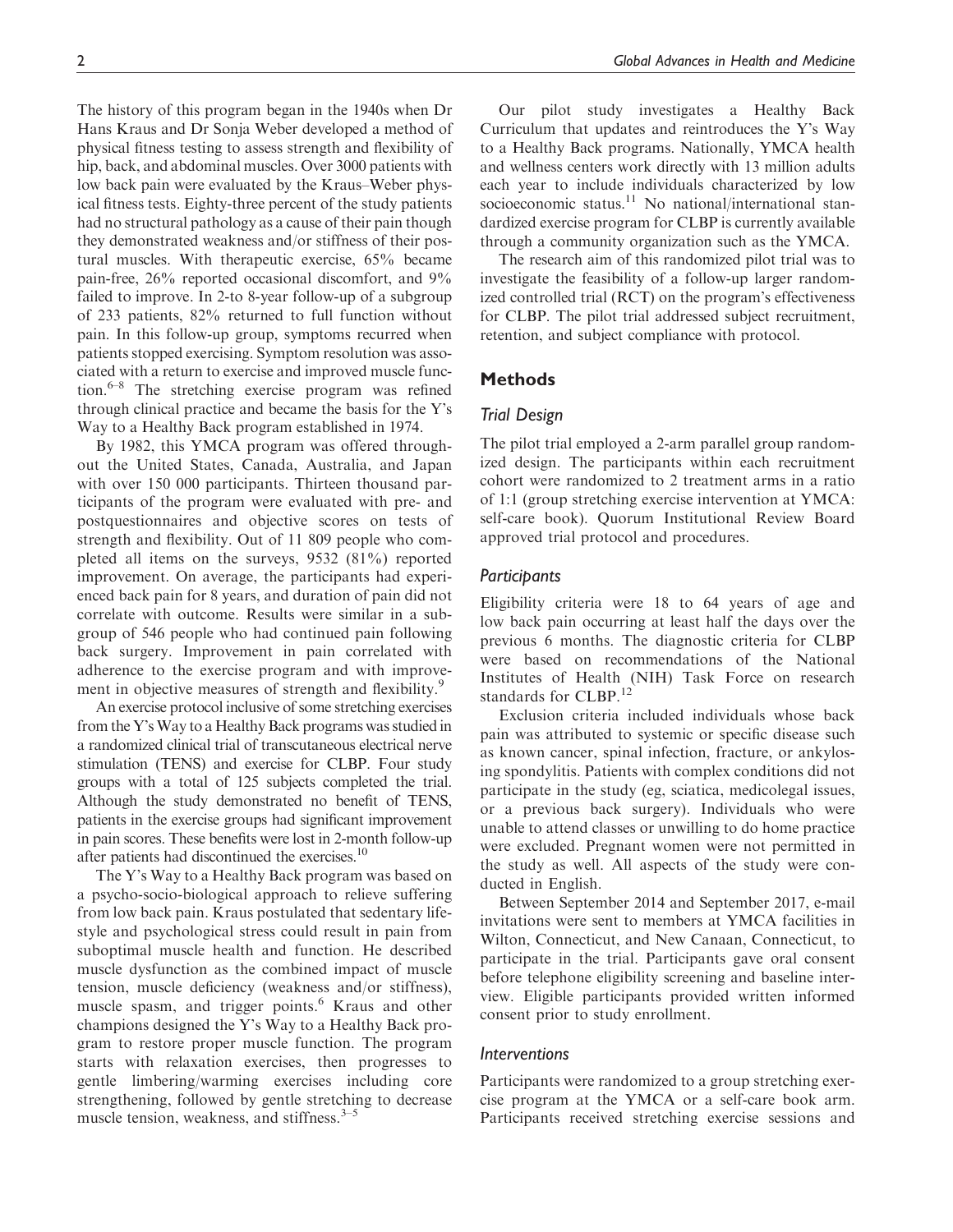self-care books at no cost. No other incentive was provided to participants. Participants in both the group stretching exercise and self-care book arms continued to have access to any other medical care for their CLBP.

Stretching exercise. From June 2013 to March 2014, authors of the randomized pilot trial and stakeholders of the Y's Way to a Healthy Back program created a Healthy Back Curriculum based on the different iterations of the historical program for low back pain. Features that differentiated the Healthy Back Curriculum from other exercise programs offered by health care and community-based organizations included the following: (1) relatively brief weekly sessions that lasted from 15 to 30 minutes, (2) a graded activity program to prevent participants from falling behind and dropping out of the study if they missed sessions, (3) a companion audio and participant manual to guide daily home stretching exercises as instructed in class each week, (4) a mind-body component that included guided imagery and breathing techniques, (5) sequence of stretching exercises characterized as relaxing—limbering (warmingup)—stretching—limbering—relaxing movements, and (6) stretching exercises designed to increase flexibility and strength of postural muscles (online Appendix 1).

Four group stretching exercise sessions were held at Wilton Family Y and 3 sessions at New Canaan YMCA from September 2014 through December 2017. Sessions were facilitated by a health and fitness staff member after training by an author (MB). Weekly e-mails reminded the participants to attend the group stretching exercise classes. Participants who were assigned to the group stretching exercise arm were asked to do the stretching exercises at home each day that they had learned each week in class.

Self-care book. Participants assigned to the comparative intervention arm received The Back Pain Helpbook with information on the causes of back pain and advice on exercising, making appropriate lifestyle modifications, and managing flare-ups.<sup>13</sup> Participants had full ownership on how to use the book and received no specific instructions. Weekly e-mails to participants tracked the 12 weeks of self-care book arm. The rationale for using the self-care book was to compare data from the pilot study with the results of recent CLBP studies which included exercise and the same self-care book treatment arms.14,15

#### **Outcomes**

Outcomes to primary objectives were as follows: (1) number of YMCA members who accepted invitation to participate in the research, (2) percentage of recruited members who met eligibility criteria, (3) retention rates

of the group stretching exercise participants at 6-, 12-, and 24-week follow-up, and (4) number of sessions on average that participants in the group stretching exercise arm attended over the 12-week intervention.

Outcomes to secondary objectives were as follows: (1) To compare the outcome measure of the proportion of participants who reached  $\geq 50\%$  improvement on Roland-Morris Disability Questionnaire (RDQ) score at 12-week follow-up relative to baseline between group stretching exercise and self-care book arms and (2) data collection of all key outcome domains at 6-, 12-, and 24-week follow-up as described by the NIH Task Force.<sup>12</sup> An author (MB) conducted the baseline and follow-up telephone interviews.

Investigators had specific feasibility and acceptability guidelines. For primary objective, the criteria were as follows:  $(1) \geq 84$  YMCA members would accept invitation to participate in the research,  $(2) \ge 80\%$  of recruited members who accepted invitation to participate in the research would meet eligibility criteria, (3) participants in the stretching exercise group would demonstrate  $> 80\%$  retention rates at 6-, 12-, and 24-week follow-up, and (4) participants in the stretching exercise group would attend  $\geq 6$  sessions over the 12-week intervention.

Feasibility and acceptability cut-off guidelines for secondary objectives were  $\geq 50\%$  of the stretching exercise group would improve by  $\geq 50\%$  in RDQ score at 12 weeks relative to baseline and  $\leq 15\%$  of the self-care book group would improve by  $\geq 50\%$ . For the key domains at 6-, 12-, and 24-week follow-up as described by NIH Task Force, $12$  feasibility and acceptability cutoff guideline was  $\leq 10\%$  missing data.

As a feasibility study, a formal sample size calculation is not required. As a secondary objective, we explored the proportion of participants in each group who reached  $>50\%$  improvement in RDQ score at 12 weeks relative to baseline to represent clinically meaningful change. In a previous low back pain study that included an exercise and self-care book arm, 52% (95% CI:  $41\% - 63\%$ ) of the exercise arm met this cut-off and 23% (95% CI: 14%–38%) of the self-care book arm met this cut-off. The exercise and self-care book arms in the benchmarked study showed no significant difference at  $\geq$  30% improvement in RDQ score at 12-week follow-up relative to baseline to represent "minimal improvement."<sup>14</sup>

Power calculations were based on the secondary objective to test the hypothesis of a 70% difference between the stretching exercise group and self-care arm for the outcome measure of  $\geq 50\%$  improvement in RDQ at 12 weeks relative to baseline. The study required 27 subjects in each arm at Alpha  $= 0.05$ , Beta  $= 0.2$ , and Power  $= 0.8$ . With an anticipated trial drop-out rate of 20%, the study protocol projected enrollment of 68 participants for the study. These numbers of subjects were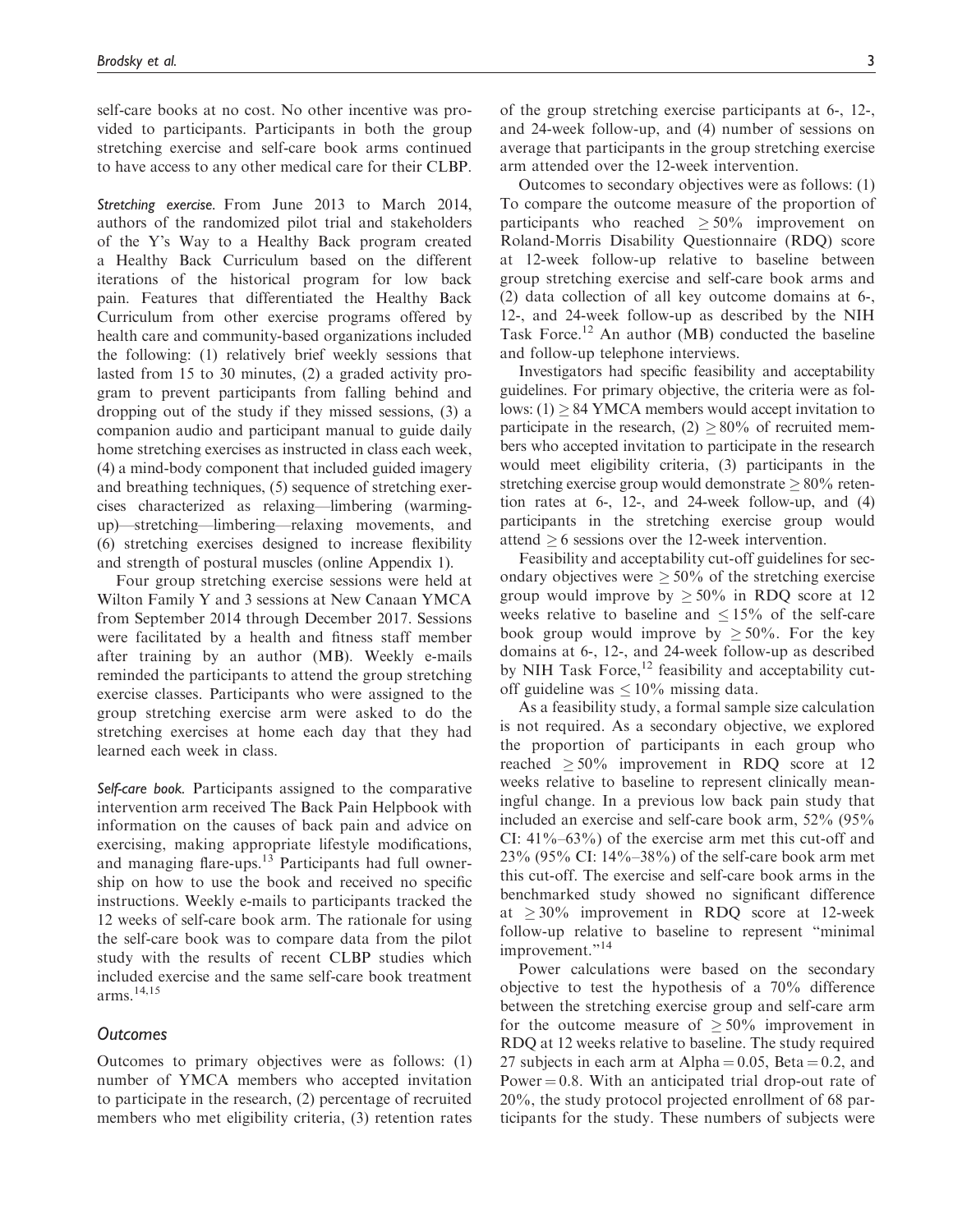also deemed suitable to test the secondary objective of testing compliance with data collection of the key outcome domains at 6-, 12-, and 24-week follow-up as described by NIH Task Force.<sup>12</sup>

#### Randomization and Blinding

Treatment assignments were randomly generated by computer. The author (MB) who oversaw treatment assignments was blinded prior to randomization of the participants. The author (WB) who generated the

random assignments and performed statistical analysis of the data was blinded to the study.

#### Results

#### Numbers Randomized and Analyzed

One hundred thirty YMCA members accepted the invitation to participate in the study, 78 were randomized to participate, and 60 completed the study. Forty-three



Figure 1. CONSORT Flow Diagram.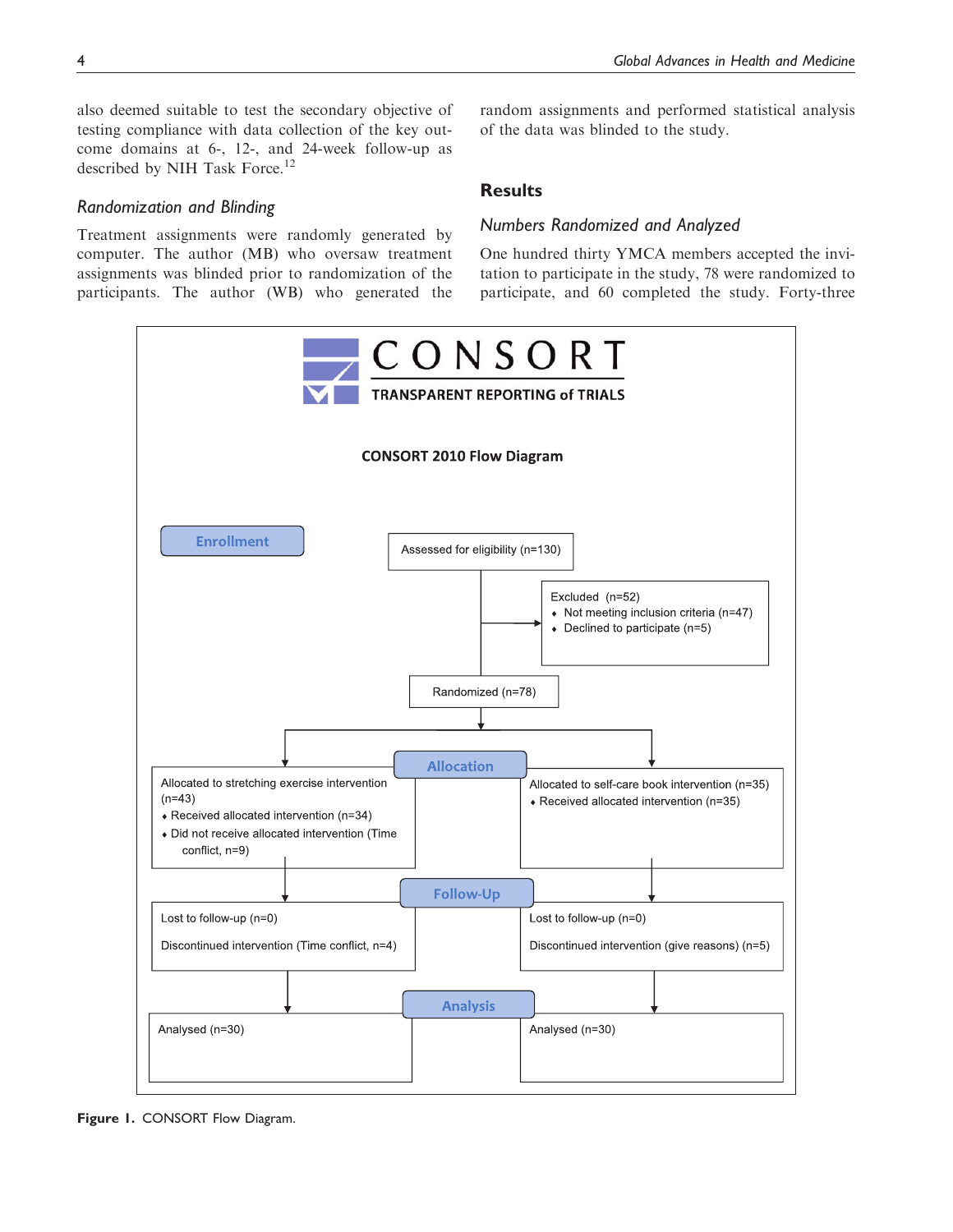participants were assigned to the group stretching exercise arm and 35 participants to the self-care book arm. Thirteen participants declined follow-up in the group stretching exercise arm, and 5 declined follow-up in the self-care book arm. All study dropouts in both arms occurred in the first 6 weeks, and all dropouts declined at 6-, 12-, and 24-week follow-up. All study dropouts in both arms were due to time constraints to participate in the trial. A total of 60 participants, 30 from each group, were included in the analysis. As recommended by Consolidated Standards of Reporting Trials (CONSORT), a diagram describes the flow of participants through the trial (Figure 1).

#### **Outcomes**

Out of the 130 members who accepted invitation, 60% were eligible. The majority of noneligible members (47/ 52) were over 65 years of age or had previous surgery. Baseline demographic, work status, education, comorbidity, and previous treatment data as recommended by NIH Task Force<sup>12</sup> are described for the group stretching exercise and self-care book arms (Table 1).

Retention rate over the 24-week study in the group stretching exercise arm was 30 out of 43 participants (70%). Of the 13 dropouts in the stretching exercise

For secondary objectives, 57% of the group stretching exercise arm demonstrated  $\geq 50\%$  improvement in RDQ score at 12 weeks relative to baseline, and 47% of the self-care book arm demonstrated this degree of improvement. Key self-report domains were physical function, depression, sleep disturbance, and catastrophizing. A subset of the full data set collected on Patient Reported Outcomes Measurement Information System (PROMIS), STarT Back, and Research Task Force (RTF) items recommended by NIH Task Force is reported (Table 2). The NIH Task Force did not make recommendations about standardized composite outcome measures for low back pain studies.<sup>12</sup> All items were completed by all participants with no missing data.

#### **Harms**

Adverse effects were limited to mild muscle soreness reported by 13% of group stretching exercise arm and 10% of self-care book arm. Participants reported no serious adverse effects.

|  |  |  | Table I. Baseline Characteristics of Group Stretching Exercise and Self-care Book Arms. |  |  |  |  |  |  |  |  |
|--|--|--|-----------------------------------------------------------------------------------------|--|--|--|--|--|--|--|--|
|--|--|--|-----------------------------------------------------------------------------------------|--|--|--|--|--|--|--|--|

|                                                                                                        | <b>Stretching Exercise</b><br>Group $(N = 30)$ | Self-care Book<br>Group $(N = 30)$ |
|--------------------------------------------------------------------------------------------------------|------------------------------------------------|------------------------------------|
| Demographics                                                                                           |                                                |                                    |
| Age in years, mean (SD)                                                                                | 49.87 (8.74)                                   | 48.03 (10.10)                      |
| Women, N (%)                                                                                           | 21(70)                                         | 17(57)                             |
| College graduate, N (%)                                                                                | 27 (90)                                        | 28 (93)                            |
| White, N (%)                                                                                           | 30 (100)                                       | 27 (90)                            |
| Hispanic, N (%)                                                                                        | 2(6.7)                                         | (3.3)                              |
| Asian, $N$ $(\%)$                                                                                      | 0                                              | 3(10)                              |
| Lifestyle                                                                                              |                                                |                                    |
| Employed, N (%)                                                                                        | 19(63)                                         | 23(77)                             |
| Smoker, N (%)                                                                                          | 0                                              | 0                                  |
| Body mass index, mean (SD)                                                                             | 24.97(4.14)                                    | 24.93 (4.63)                       |
| In past year, have you drunk or used drugs more than you meant to? N (%)                               | 1(3.3)                                         | 1(3.3)                             |
| In past year, have you felt you wanted to cut down on your drinking or drug use? N (%)                 | 2(6.7)                                         | 2(6.7)                             |
| Pain history                                                                                           |                                                |                                    |
| Off work $> 1$ month for back pain, N $(\%)$                                                           | (3.3)                                          | 0                                  |
| In past 4 weeks have you been bothered by stomach pain? N (%)                                          | 4(13.3)                                        | 2(6.7)                             |
| In past 4 weeks, have you been bothered by pain in arms, legs, or joints other than your back?<br>N(%) | 13(43)                                         | 12(40)                             |
| In past 4 weeks, have you been bothered by headaches? $N$ (%)                                          | 6(20)                                          | 7(23)                              |
| In past 4 weeks, have you been bothered by widespread pain? N (%)                                      | 1(3.3)                                         | 4(13.3)                            |
| Pain management                                                                                        |                                                |                                    |
| Have you used opioids at any time for back pain? $N$ (%)                                               | 4(13.3)                                        | 3(10)                              |
| Opioids currently, N (%)                                                                               | (3.3)                                          | 0                                  |
| Injection treatment, $N$ (%)                                                                           | 4(13.3)                                        | 1(3.3)                             |
| Exercise therapy, N (%)                                                                                | 19(63)                                         | 23(77)                             |
| Psychological counseling, N (%)                                                                        | 1(3.3)                                         | 0                                  |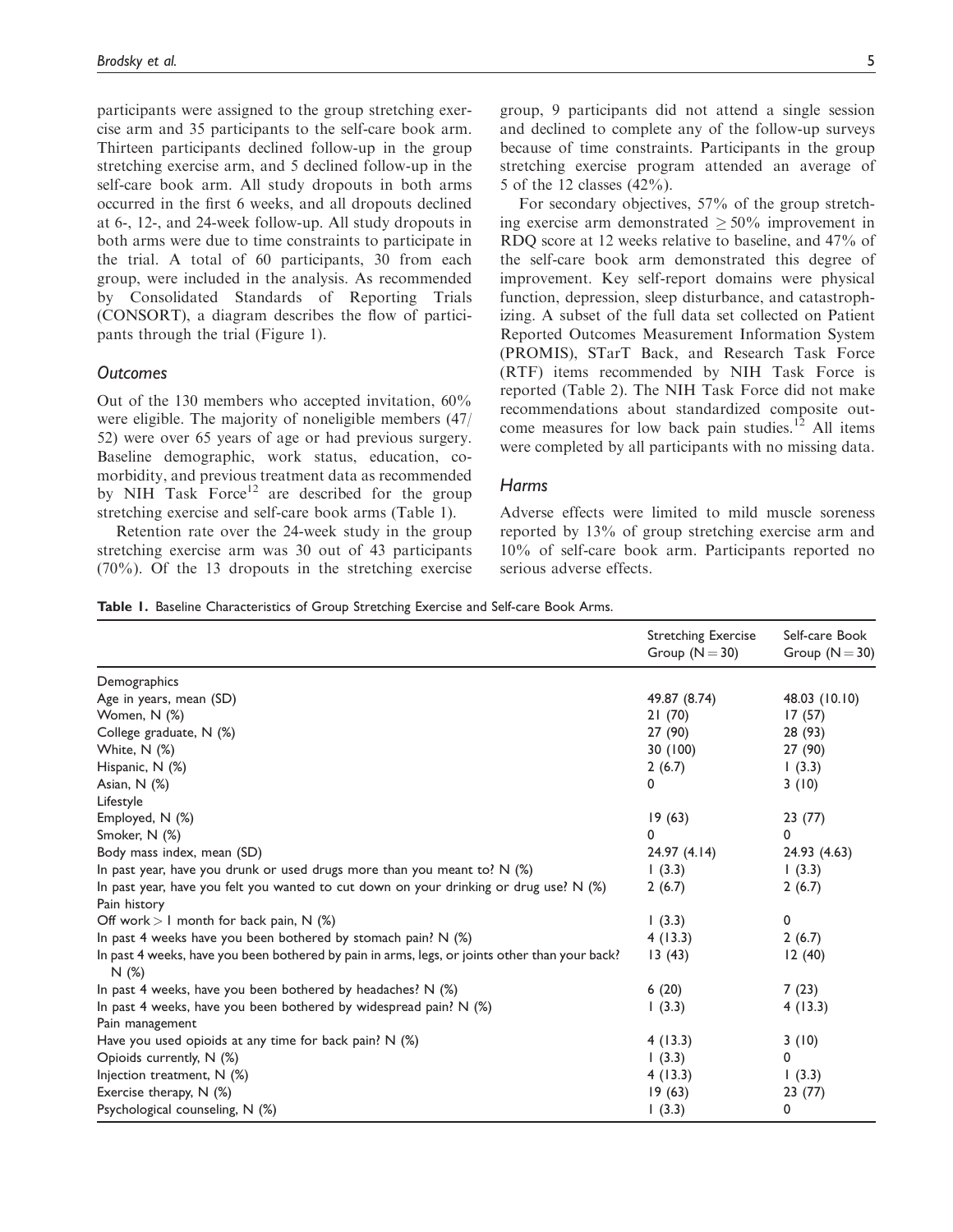|          | <b>Stretching Exercise</b><br>Group $(N = 30)$    | Self-care Book<br>Group $(N = 30)$                              |
|----------|---------------------------------------------------|-----------------------------------------------------------------|
|          | Roland-Morris Disability Questionnaire, mean (SD) |                                                                 |
| Baseline | 5.63(3.04)                                        | 6.93(4.50)                                                      |
| 6 weeks  | 4.26(3.39)                                        | 5.00(4.14)                                                      |
| 12 weeks | 3.56(3.72)                                        | 3.93(3.85)                                                      |
| 24 weeks | 3.06(3.42)                                        | 3.30(3.87)                                                      |
|          | inable pain) scale, mean (SD)                     | Average pain over last 7 days on 0 (no pain) to 10 (worst imag- |
| Baseline | 4.33(1.92)                                        | 4.4(2.59)                                                       |
| 6 weeks  | 3.70(2.18)                                        | 3.27 (1.39)                                                     |
| 12 weeks | 2.90(2.39)                                        | 3.03(1.87)                                                      |
| 24 weeks | 3.06(2.36)                                        | 2.27(1.44)                                                      |

Table 2. Subset of Full Data Set of Secondary Objective Outcome Measures.

#### **Discussion**

We found benefits of a community-based exercise program similar to other published studies from a clinical setting.<sup>14,15</sup> Strengths of the study include the wellcharacterized stretching exercise intervention. Multiple cohorts at multiple sites were included in the study.

Pilot trial limitations include small sample size. The 70% retention rate of the stretching exercise group was lower than the predicted 80% rate and leads to a risk of bias. Class attendance of 42% was lower than the 50% predicted rate and may have caused heterogeneous treatment within that group. The study failed to reject the null hypothesis of a 70% difference between the group stretching exercise and self-care arms in achieving  $>$  50% improvement in RDQ score at 12 weeks relative to baseline. This trial describes data from 2 YMCAs and may not generalize to YMCAs in other communities or other community-based organizations.

The goal of this randomized pilot trial was to investigate the feasibility of a follow-up RCT on the program's effectiveness for CLBP. The pilot study did not prove to be feasible based on the pre-specified benchmarks. We suggest that a larger trial should include the following changes: (1) eliminate age restrictions and past surgery to increase recruitment, (2) provide financial compensation for time to participate in the each of the arms of the study and complete surveys to increase compliance, (3) change comparative self-care book arm which was used in previous studies that informed this pilot trial but is not an active control or standard of care, (4) measure compliance of comparative arm as well as daily home exercises in the YMCA stretching exercise group to better describe adherence to the programs, (5) use minimal significant change of  $>$  30% improvement in back-related function, (6) incorporate quantitative data on secondary objectives of this pilot trial to inform outcomes and predict sample size of the definitive RCT with caution given the small sample size, and (7) apply intent-to-treat analysis with statistical tests of the difference between arms in all outcomes.

#### Acknowledgments

This study is based on the work of Dr Hans Kraus, Alexander Melleby, Mike Spezzano, and other champions affiliated with the Y's Way to a Healthy Back Program. Norris Lineweaver, Mary Ann Genuario, Snjezana Trgic, Amanda Kaslowitz, Bridget Phillip, Anne Goebel, Luis Costillo, Susan Schaller, Madi Kraus, and Dr Matt Belanger contributed to the study.

#### Declaration of Conflicting Interests

The author(s) declared no potential conflicts of interest with respect to the research, authorship, and/or publication of this article.

#### Funding

The author(s) received no financial support for the research, authorship, and/or publication of this article.

#### ORCID iD

Marc Brodsky **b** <https://orcid.org/0000-0002-9365-7241>

#### Supplemental material

Supplemental material is available for this article online.

#### **References**

- 1. Hayden JA, van Tulder MW, Malmivaara A, Koes BW. Exercise therapy for treatment of non-specific low back pain. Cochrane Database Syst Rev. 2005;(3):CD000335.
- 2. Gordon R, Bloxham S. A systematic review of the effects of exercise and physical activity on non-specific chronic low back pain. Healthcare. 2016;4(2):22.
- 3. YMCA of Greater New York. The Y's Way to a Healthy Back Instructor Manual. 1st ed. New York, NY: Rosemont Press; 1976.
- 4. Alexander M, YMCA of the USA. The Y's Way to a Healthy Back. Piscataway, NJ: New Century Publishers; 1982.
- 5. YMCA of Greater New York. The Y's Way to a Healthy Back Instructor Manual. 2nd ed. New York, NY: Rosemont Press; 1989.
- 6. Kraus H. Diagnosis and treatment of low back pain. GP. 1952;5(4):55–60.
- 7. Kraus H. Clinical Treatment of Back and Neck Pain. New York, NY: McGraw-Hill Book Company; 1970.
- 8. Kraus H, Marcus NJ. The reintroduction of an exercise program to directly treat low back pain of muscular origin. J Back Musculoskelet Rehabil. 1997;8(2):95–107.
- 9. Kraus H, Nagler W, Melleby A. Evaluation of an exercise program for back pain. Am Fam Physician. 1983;28(3):153–158.
- 10. Deyo RA, Walsh NE, Martin DC, Schoenfeld LS, Ramamurthy S. A controlled trial of Transcutaneous